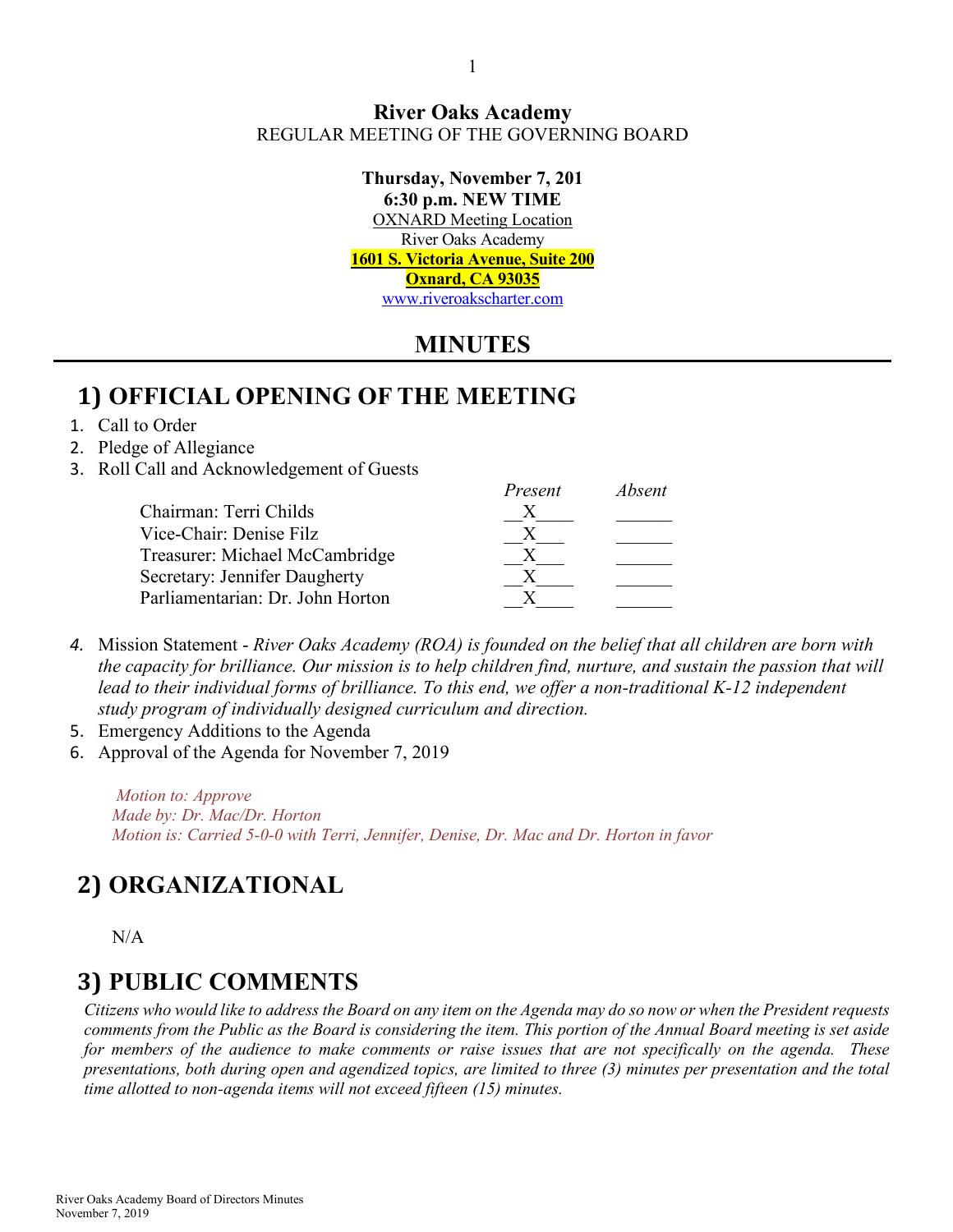# **4) INFORMATION AND DISCUSSION ITEMS**

*These items are presented to the Board for information only and are not subject to action at this meeting. These items may be added to a future meeting for action by the Board.*

- 1. Budget Committee Informational (10 min) None
- 2. Parent Advisory Council (PAC) Informational (10 min) None
- 3. Teacher's Report Informational (10 min) see Leslie's report in binder
- 4. Oxnard Report (10 min) see Maria's report in binder
- 5. Student Report Informational (10 min) None
- 6. Career Pathways Report Informational (10 min) see Kathy's report in binder
- 7. High School Guidance Counselor Informational (10 min) None

# **5) REPORTS**

- 1. Board Chairperson's Report Terri reported that the VIP breakfast was amazing and that she had some great conversations.
- 2. Individual Board Member Report None
- 3. Director's Report see attached report in binder
- 4. BSA Report Budget meeting scheduled for November  $12<sup>th</sup>$ . Benny reported that Claudia has been working hard on the negotiations for the new facility in Oxnard. At the next meeting, after the budget meeting, Benny and Rudy will bring the updated budget to us and also the new audit report.
- 5. VCOE Report None

# **6) CONSENT AGENDA ITEMS**

*Actions proposed for the Consent Agenda are items consistent with adopted policies and approved practices of River Oaks Academy and are deemed routine in nature. The Board will be asked to approve all of the Consent Agenda items by a single vote unless any member of the Board or the Public asks that an item be removed from the Consent Agenda and considered and discussed separately.*

- 1. Consideration to approve the October 3, 2019 Minutes
- 2. Consideration to approve the ROA Financial Statement
- 3. Consideration to approve the ROA Board Report of Purchase Orders
- 4. Consideration to approve the ROA Board Report of Commercial Checks

*Public Comments: None Motion to: Approve Made by: Jennifer/Dr. Horton Motion is: Carried 5-0-0 with Terri, Jennifer, Denise, and Dr. Mac in favor*

# **7) ACTION ITEMS**

1. Review, Discussion, and Ratification of the quote for ParentSquare a comprehensive system to streamline and unify all of our communications and parent engagement efforts at River Oaks. Not to exceed \$2,500 the first year and \$2,000 for the annual subscription thereafter.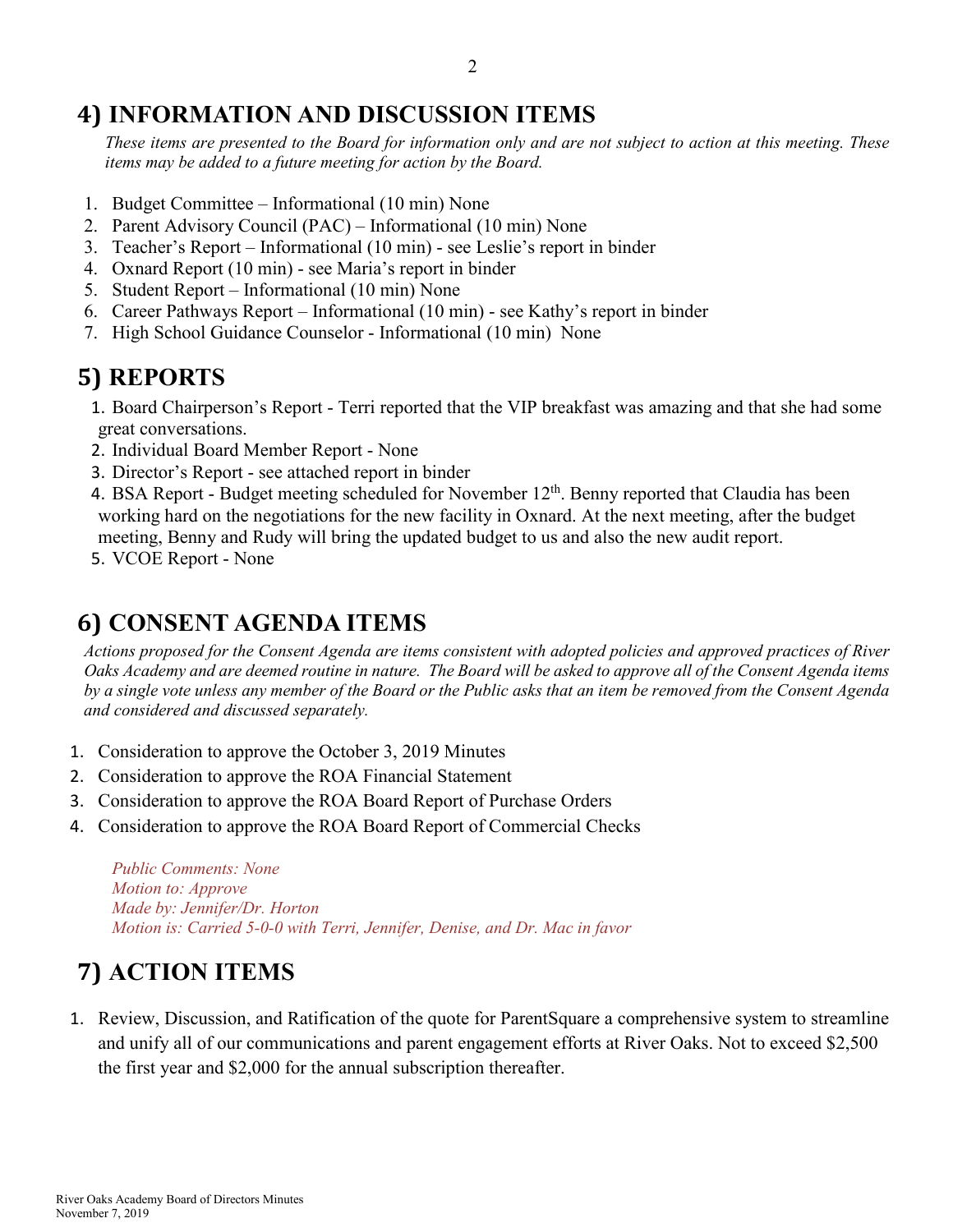a. ParentSquare would replace our current app. Parent Square integrates with all data sources via direct API integration, SIS partners (School Pathway bridging), translates into a parent's preferred language, connects with parents via phone call, text and/or email.

*Presentation by Mr. Nick to illustrate the many uses of ParentSquare.*

*Public Comments: None Motion to: Approve Made by: Denise/Dr. Mac Motion is: Carried 5-0-0 with Terri, Jennifer, Denise, Dr. Mac, and Dr. Horton in favor*

2. Review, Discussion, and Approval of the 2019-20 ROA Student Handbook as revised by Young, Minney and Corr with all the proposed changes.

*Public Comments: None Motion to: Approve Made by: Dr. Horton/Denise Motion is: Carried 5-0-0 with Terri, Jennifer, Denise, Dr. Mac, and Dr. Horton in favor*

*3.* Review, Discussion, and Approval of the revised Young, Minney & Corr revised Title IX Policy.

*Public Comments: None Motion to: Approve Made by: Dr. Mac/Dr. Horton Motion is: Carried 5-0-0 with Terri, Jennifer, Denise, Dr. Mac, and Dr. Horton in favor*

*4.* Review, Discussion, and Ratification of the Young, Minney & Corr revised Foster Youth & Mobile Youth Policy.

*Discussion that issues regarding transportation have arisen which need to be clarified by our legal team.*

*Public Comments: None Motion to: Request to postpone vote on this item until next board meeting Made by: N/A Motion is: N/A*

- *5.* Review, Discussion, and Approval of revised River Oaks Academy Dress Code Policy.
	- a) Staff felt that our dress code policy was quite ambiguous and we therefore rewrote the policy to be more specific as to the dress code expectations at our facilities.

*Public Comments: None Motion to: Approve Made by: Jennifer/Dr. Mac Motion is: Carried 5-0-0 with Terri, Jennifer, Denise, Dr. Mac, and Dr. Horton in favor*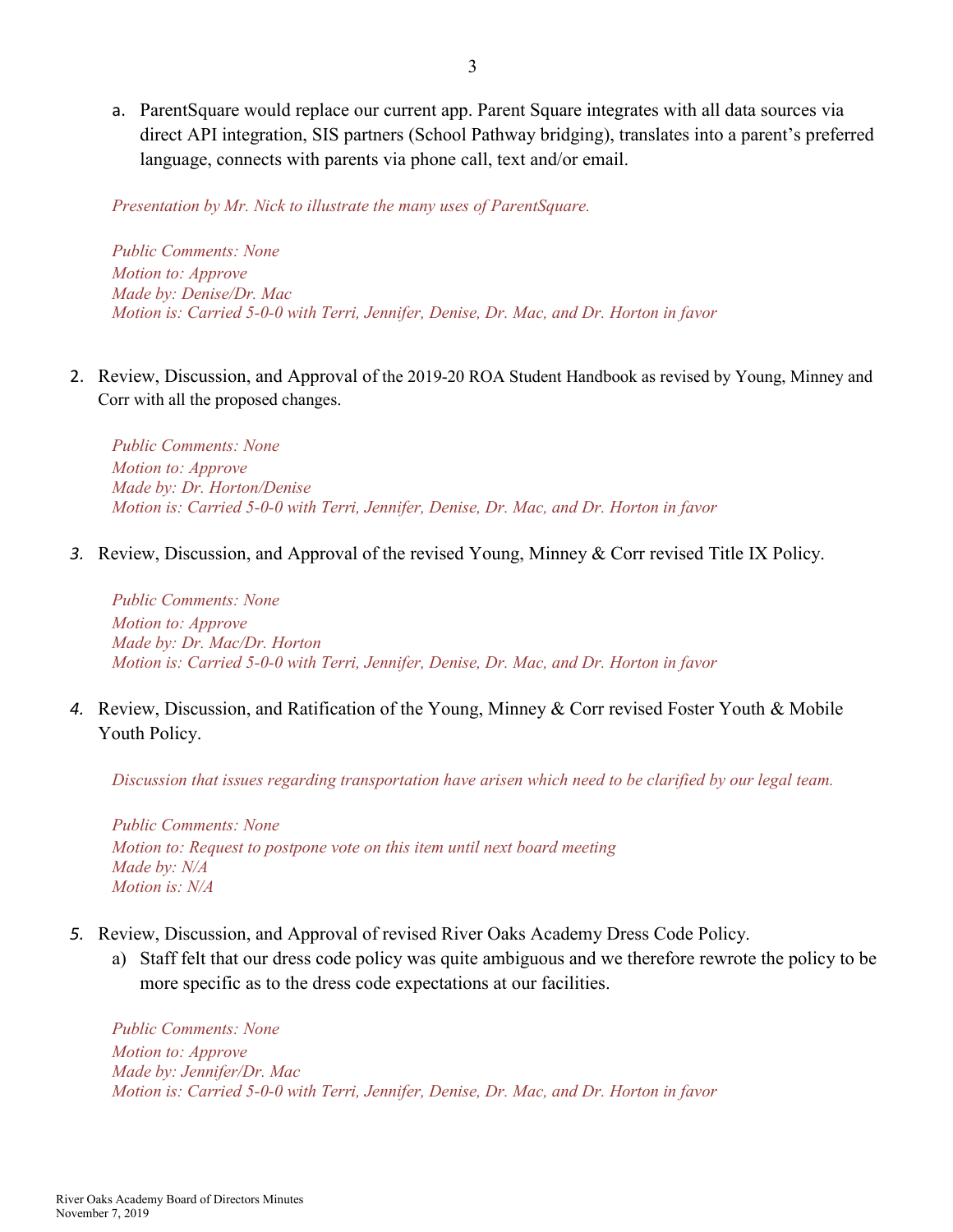*6.* Review, Discussion, and Ratification of the contract with Melissa Foster, school nurse, to help us with a variety of school nurse related requirements, including being in attendance and evaluating of a student's IEP. Melissa will be available on a need only basis. Not to exceed: \$1,000.00

*Public Comments: None Motion to: Approve Made by: Dr. Mac/Jennifer Motion is: 5-0-0 with Terri, Jennifer, Denise, Dr. Mac, and Dr. Horton in favor*

- *7.* Review, Discussion, and Ratification of Andrea Bleecher to be replace our speech therapist, Sandra Lulow, in Oxnard. Contract year for Andrea is through June 30. Not to exceed: \$9,000.00
	- a) Andrea has been our speech therapist before but had to take a break due to personal issues*.* She is now taking over for Sandra Lulow who has been helping us with the new Calpads reporting for Siras and due to the extensive time consumption of that task has asked to have Andrea serve our speech students in Oxnard.

*Public Comments: None Motion to: Approve Made by: Dr. Mac/Jennifer Motion is: Carried 5-0-0 with Terri, Jennifer, Denise, Dr. Mac, and Dr. Horton in favor*

8. Review, Discussion, and Ratification of the Statement of Work from School Pathways to develop/program changes in School Pathways (SIS) for a new Vending Machine Bridge for ROA with the current vending machine software developer. Not to exceed \$1,500.00

*Public Comments: None Motion to: Approve Made by: Denise/Dr. Mac Motion is: Carried 5-0-0 with Terri, Jennifer, Denise, Dr. Mac, and Dr. Horton in favor*

9. Review, Discussion, and Approval the quote from 3P Learning for the MathSeeds online math program which many of our families are using. This license renews on November 21, 2019 through November 20, 2020. Not to exceed \$500.00 for 35 licenses and a professional development.

*Public Comments: None Motion to: Approve Made by: Jennifer/Denise Motion is: Carried 5-0-0 with Terri, Jennifer, Denise, Dr. Mac, and Dr. Horton in favor*

### **8. CLOSED SESSION opened at 7:43 pm**

During this meeting the Board may adjourn to Closed Session to review and consider the topics below: